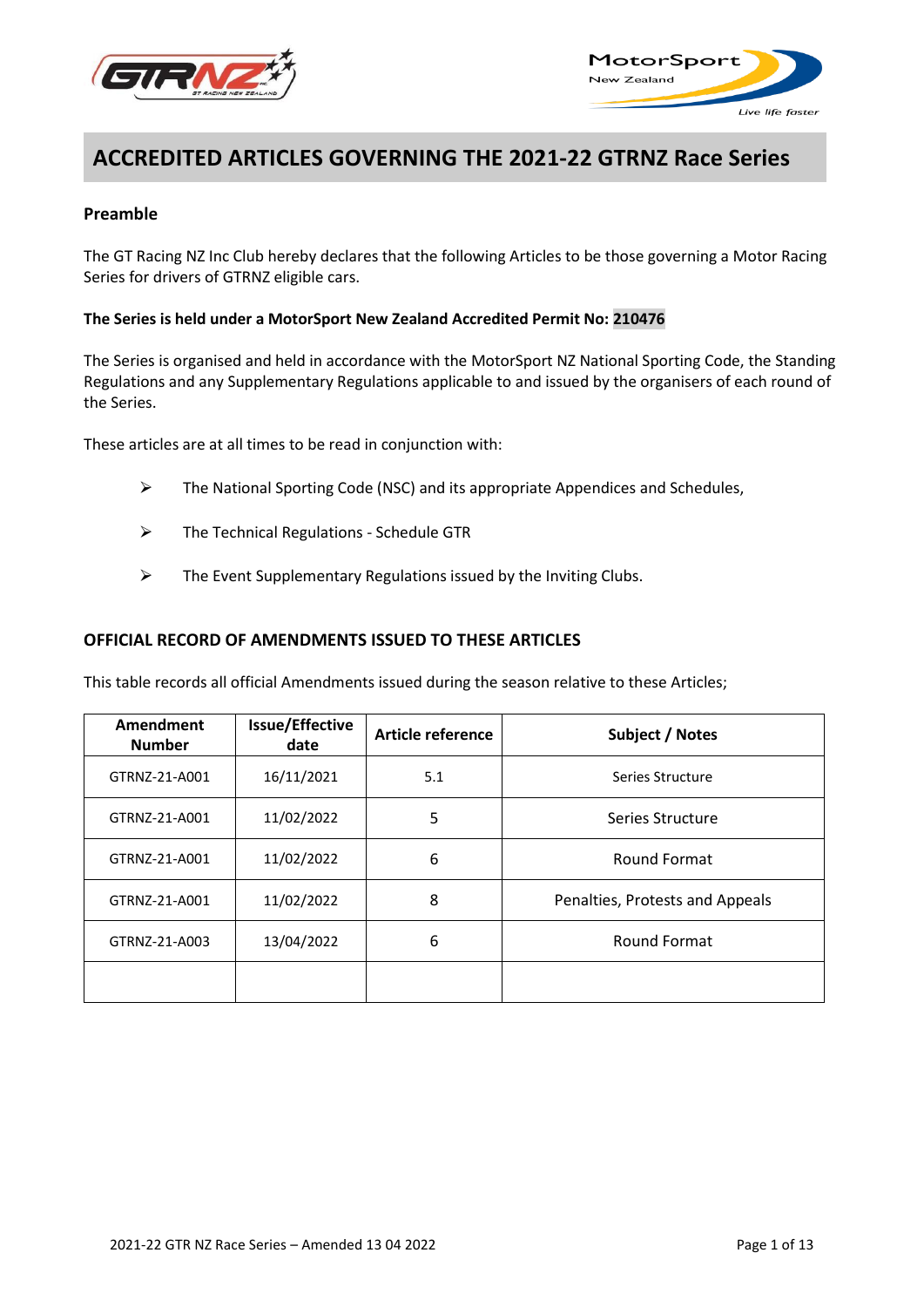## **1. INTERPRETATION:**

In these Articles, the definition of terms used within this Schedule shall be referenced from the National Sporting Code, and as detailed below:

**"The Series''** means the GTRNZ Race Series for cars complying with Schedule GTR; and

**"The Club"** or **"GTRNZ"** means the GT Racing NZ Inc Club; and

**"The Committee"** or **"Series Committee"** shall mean the GTRNZ personnel elected at an AGM of the membership club, and

**"National Sporting Code"** or **"NSC"** means the National Sporting Code issued by MotorSport NZ from time to time; and

**"Performance Criteria"** means the lap times specified by the Club as the parameters for each class.

**"Round Organiser"** or **"Inviting Club"** means the MotorSport NZ Member Club organising a Meeting and/or Event which is a round of the Series; and

**"Round"** means each Meeting and / or Event, the results of which qualify for points in the Series.

## **2. OBJECTS:**

The objective is to organize and promote competitive and close racing while maintaining regard for machinery and people, with highly modified cars by enthusiasts who embrace the principles of Kiwi ingenuity or fine machinery.

With a huge diversity in both budget and speed differential, the technical rules are minimal and reasonably open, and the series run with time-based splits and handicaps to give a fair chance to all competitors, based over four classes.

#### **3. ELIGIBILITY:**

**3.1** All drivers shall hold a C1 Grade Competition Licence or higher and if the entrant is other than the driver, an Entrant's Licence is required in the name of the entrant.

**Note:** *Under the provisions of the Tasman Visa Agreement between Motorsport Australia and MotorSport New Zealand Inc, Australian competitors holding both Motorsport Australia General Competition Licences and Tasman Visas may enter any of the National Race Series and be eligible for awards.*

- **3.2** Eligibility shall be for vehicles complying with the specifications set out in Schedule GTR to these Articles.
- **3.3** All Competitors / Entrants shall agree to submit their vehicle for eligibility / safety scrutineering inspections as and when required by the appointed Series Scrutineer compliance with Appendix Two, Schedule A of the NSC. Any costs incurred during disassembly of components shall be met and accepted by the Competitor / Entrant.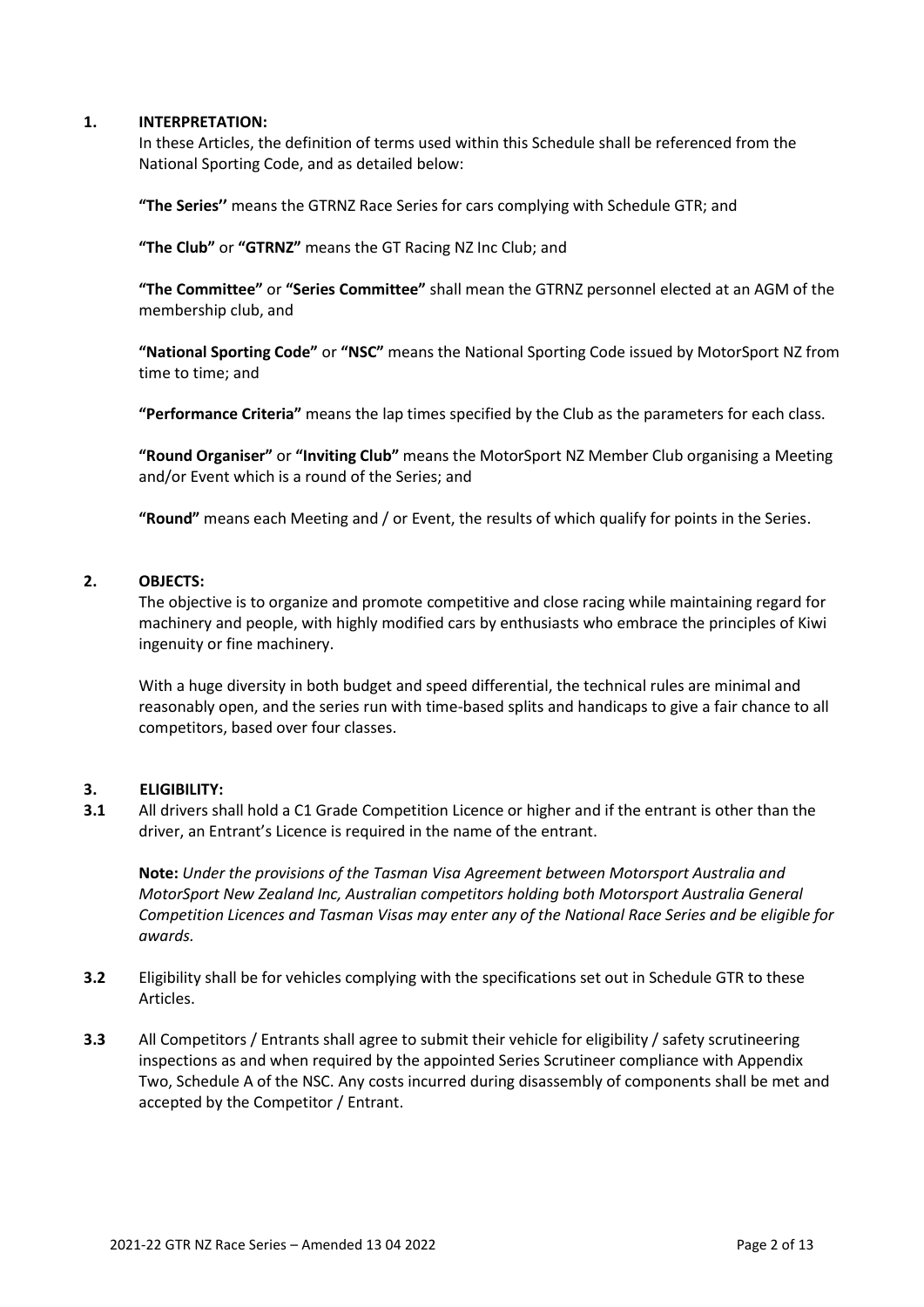- **3.4** Official Seals may be applied by the Series Scrutineer to components and/or assemblies of components in compliance with Appendix Two, Schedule A, Article 3.7. All seals shall be detailed in the vehicles MSNZ logbook with date of application.
- **3.5** All Drivers shall be financial members of The Club.

## **3.6 CLASS ELIGIBILITY:**

There are four(4) classes as follows;

- **GT1:** being cars which are capable of exceeding the GT2 minimum lap time.
- **GT2:** being cars which qualify for the GT2 Class as capable of the lap times (in dry conditions) as outlined in the table below.

|                                     | GT1 | GT <sub>2</sub> | GT <sub>3</sub> | GT4      |
|-------------------------------------|-----|-----------------|-----------------|----------|
| <b>Pukekohe</b>                     | N/A | 1:06.000        | 1:12.000        | 1:16.000 |
| Pukekohe (long back straight)       | N/A | 0:58.000        | 1:04.000        | 1:08.000 |
| <b>Hampton Downs</b>                | N/A | 1:06.000        | 1:12.000        | 1:16.000 |
| <b>Hampton Downs (Int. Circuit)</b> | N/A | 1:40.000        | 1:46.000        | 1:50.000 |
| Taupo                               | N/A | 1:31.000        | 1:38.000        | 1:43.000 |
| <b>Manfeild</b>                     | N/A | 1:08.000        | 1:14.000        | 1:18.000 |

- **GT3:** being cars which qualify for the GT3 Class as capable of the lap times (in dry conditions) as outlined in the table below.
- **GT4:** being cars which qualify for the GT4 Class as capable of the lap times (in dry conditions) as outlined in the table below:
- **3.6.1** At all rounds, there will be two grids:
	- **a)** GT1 and GT2 shall be combined.
	- **b)** GT3 and GT4 shall be combined.
- **3.7** Competitors may only compete in one class with one(1) car at any meeting unless moved as required by the Committee.
- **3.7.1** A competitor may enter and compete in both grids provided they're using a different car and car number.
- **3.8** Where a Competitor's lap times are within  $+/-$  0.5 second of their Class minimum lap time in any Qualifying Session or Race, the Committee may require that Competitor to compete in the Class appropriate to the lap times recorded.
- **3.8.1 GT2, GT3 and GT4:** If a competitor exceeds their class minimum lap time during either qualifying and racing then they shall nominate to either, forfeit all Round points, or be moved up to the next class. A competitor is deemed to have exceeded their class eligibility when they have broken out three(3) times across the Round. Breakouts are not cumulative across the season.
- **3.9** Competitors who have not competed in the GTRNZ Race Series previously may be required to start from the back of the grid at the discretion of the Series Co-ordinator.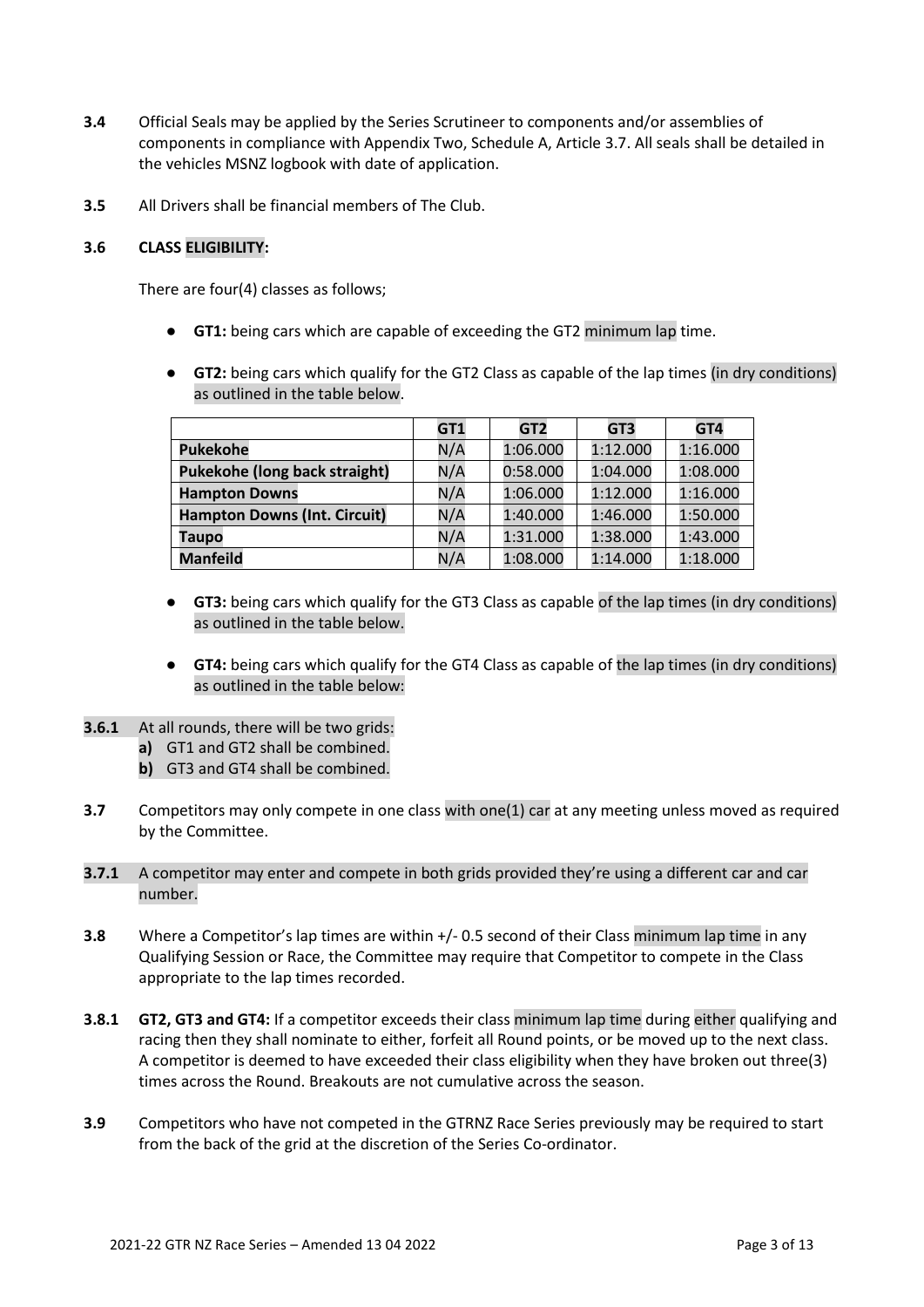#### **4 SERIES PERSONNEL:**

**4.1** At each Round the following personnel, or their approved assistant, shall have responsibilities and authorities as set out:

| 4.1.1 | <b>GTRNZ Series Coordinator:</b> | <b>Rick Finucane</b>   |
|-------|----------------------------------|------------------------|
|       | <b>Mobile Phone No:</b>          | 027 494 7205           |
|       | Email:                           | rickfinucane@gmail.com |

Who shall have the authority of a Series Coordinator set out in the National Sporting Code and who is responsible for and authorised on The Club's behalf to:

- **(a)** Deal with all administrative matters regarding all Round entries.
- **(b)** If requested, attend Class Co-Ordinator meetings at each Round.
- **(c)** Liaise with the Inviting Clubs on all matters pertaining to these articles.
- **(d)** Provide the Inviting Club with grid starting positions where these differ from those detailed in Appendix Four Schedule Z, Article 6.1.
- **Notes: 1.** *The Series Coordinator shall represent the decision of the committee and has no individual powers in the rule making of any GTRNZ Class.*
	- **2.** *The Series Coordinator may appoint an assistant/s to assist with administrative duties in connection with the Series.*

## **4.1.2 GTRNZ**

#### **Series Handicappers as per coordinators:**

Who shall have the duties and authority to:

- **(a)** Calculate handicaps and time delay grids.
- **(b)** Provide the Coordinator with grid positions
- **(c)** Shall supervise the start of Handicap or time delay races

**Note:** *The Series Handicapper may appoint an assistant/s to assist with handicapping duties in connection with the Series.*

#### **4.1.3 GTRNZ**

| <b>Series Scrutineer:</b> |  |
|---------------------------|--|
| <b>Phone No:</b>          |  |
| Email:                    |  |

**Rick Finucane Phone No:** 027 494 7205 **Email:** rickfinucane@gmail.com

| GTRNZ                        |  |
|------------------------------|--|
| Assistant Series Scrutineer: |  |
| <b>Phone No:</b>             |  |
| Email:                       |  |

**Kiley Jury Phone No:** 027 229 5911 **Email:** [a.v.sltd@me.com](mailto:a.v.sltd@me.com)

Who shall have the authority of a Series Scrutineer set out in the National Sporting Code and who is responsible for and authorised on The Club's behalf to: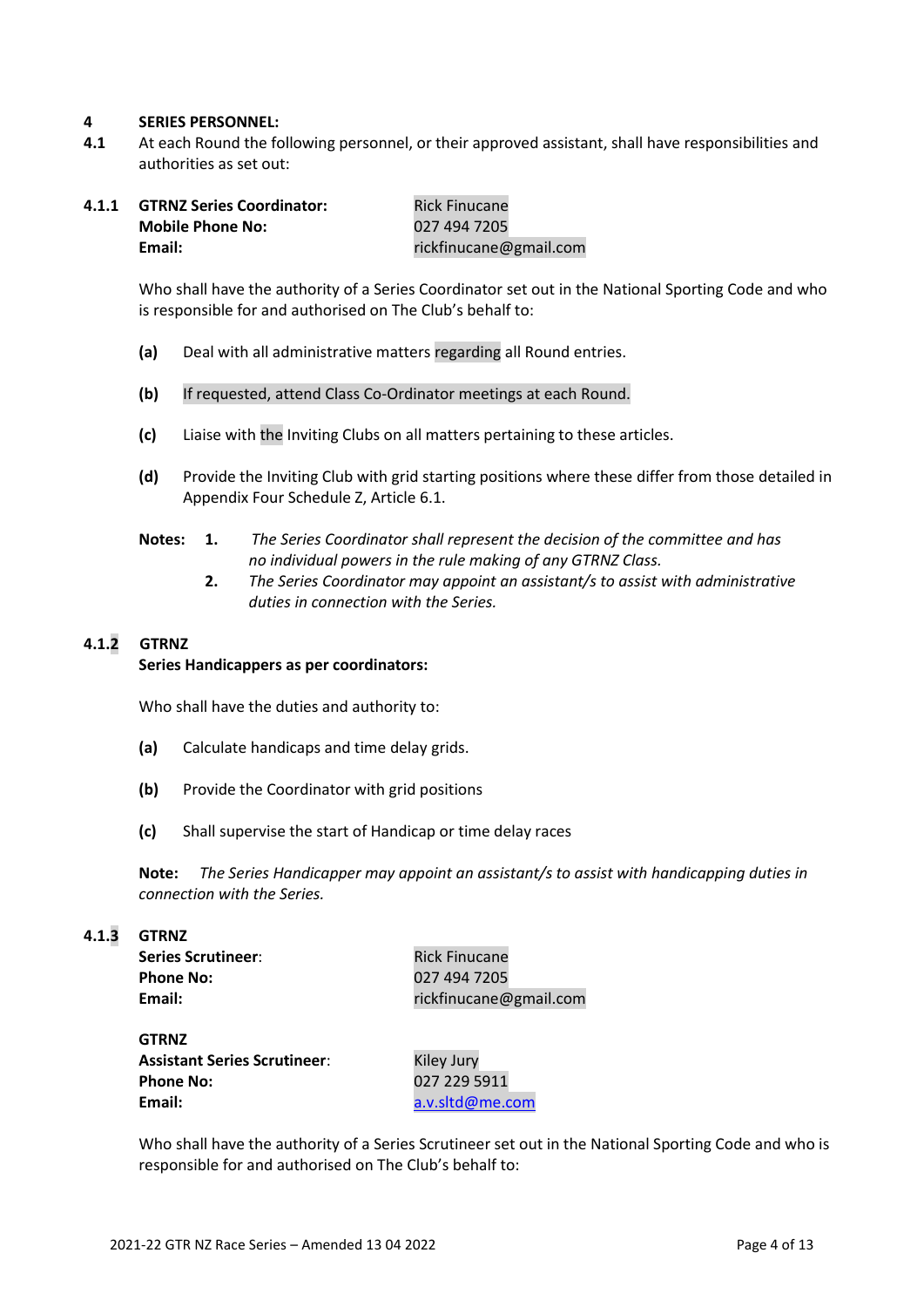- **(a)** Deal with all technical matters pertaining to the series.
- **(b)** Affix seals, as and when deemed appropriate, and
- **(c)** Inspect any competing vehicle within the Series in order to ascertain compliance with the technical regulations – Schedule GTR, and
- **(d)** Assist competitors with technical inquiries relative to the technical regulations applicable to their vehicle, and
- **(e)** To report the Series Coordinator, any instances where a breach of the technical regulations has been proven, and
- **(f)** Undertake the duties of a Technical Judge (NSC 86(f)) with respect to tyres; and
- **(g)** Undertake the duties of a Technical Judge (NSC 86(f) with respect to weights and measures; and
- **(h)** Ensure correct placement of decals on vehicles contesting the series.

**Note:** *The Series Scrutineer may appoint an assistant/s to assist with technical duties in connection with the Series*.

## **4.1.4 GTRNZ**

| <b>Series Secretary:</b> | Kathy Jones      |
|--------------------------|------------------|
| <b>Phone No:</b>         | 027 290 7308     |
| Email:                   | gtrnz@xtra.co.nz |

Who shall have the duties and authority to:

(a) Deal with all administrative matters including receiving all Round entries. All correspondence shall be addressed to: GTRNZ Secretary 38A Seaview Road Whakatane, 3120

**4.1.5 GTRNZ**

President: Nigel Snow

**Phone No:** 027 478 9474 **Email:** [emotorsport@xtra.co.nz](mailto:emotorsport@xtra.co.nz)

Who shall have the duties and authority to:

- **(a)** Liaise with Inviting Clubs on all matters pertaining to these Articles, and
- **(b)** Oversee and assist the Series Coordinator.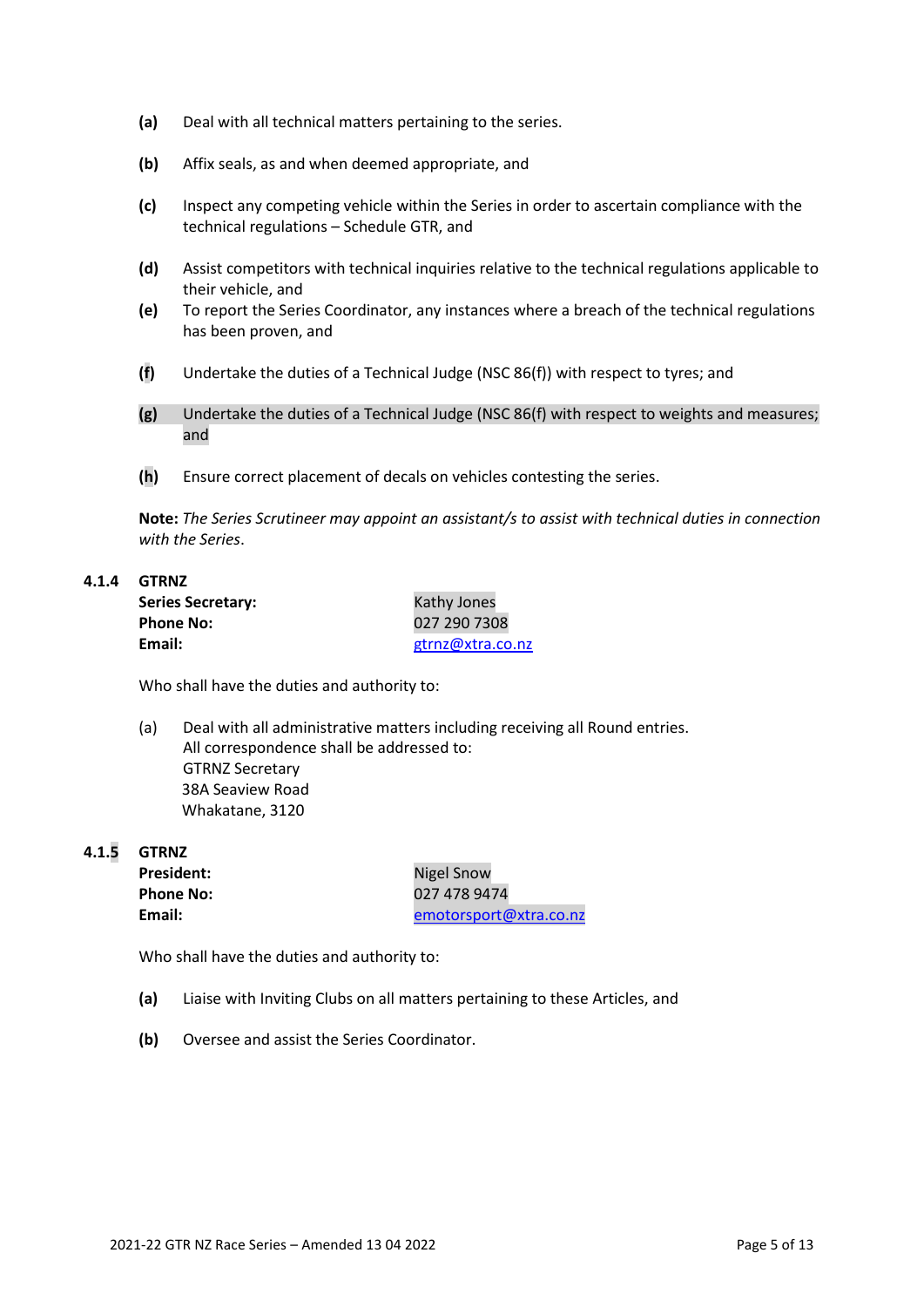## **5 SERIES STRUCTURE:**

| Round | Date<br>Venue       |                                      | <b>Inviting Club</b>         |
|-------|---------------------|--------------------------------------|------------------------------|
| 1     | 11-13 February 2022 | Hampton Downs Motorsport Park        | MotorSport New Zealand Inc   |
|       | 4-6 March 2022      | Pukekohe Park Raceway                | MotorSport New Zealand Inc   |
| 3     | 25-27 March 2022    | Bruce McLaren Motorsport Park, Taupo | MotorSport New Zealand Inc   |
| 4     | 22-24 April 2022    | Hampton Downs Motorsport Park        | MotorSport New Zealand Inc   |
|       | 29 May 2022         | Taupo International Motorsport Park  | <b>Auckland Car Club Inc</b> |

The Organiser reserves the right to either cancel or amend any Rounds of the Series due to force majeure without affecting in any way its power to award any title.

#### **6 ROUND FORMAT:**

- **6.1** Testing Sessions may be available to Drivers prior to any Round of the Series and shall be subject to availability and track hire charges as set by the Inviting Club/s.
- **6.2 Qualifying Sessions:** shall be a minimum of fifteen(15) minutes in duration.

#### **6.3 Race Distances:**

| <b>Round</b>             | <b>Class</b> | <b>Race One</b> | <b>Race Two</b> | <b>Race Three</b> | <b>Race Four</b> |
|--------------------------|--------------|-----------------|-----------------|-------------------|------------------|
| $\mathbf{1}$             | GT 1 & 2     | 10 laps         | 10 laps         | 10 laps           | 8 laps           |
|                          | GT 3 & 4     | 8 laps          | 8 laps          | 8 laps            | 6 laps           |
| $\overline{c}$           | GT 1 & 2     | 10 laps         | 10 laps         | 10 laps           | N/A              |
|                          | GT 3 & 4     | 8 laps          | 8 laps          | 8 laps            | N/A              |
| 3                        | GT 1 & 2     | 10 laps         | 10 laps         | 10 laps           | N/A              |
|                          | GT 3 & 4     | 8 laps          | 8 laps          | 8 laps            | N/A              |
| $\overline{\mathcal{A}}$ | GT 1 & 2     | 10 laps         | 10 laps         | 10 laps           | N/A              |
|                          | GT 3 & 4     | 8 laps          | 8 laps          | 8 laps            | N/A              |
| 5                        | GT 1 & 2     | 8 laps          | 8 laps          | 8 laps            | N/A              |
|                          | GT 3 & 4     | 6 laps          | 6 laps          | 6 laps            | N/A              |

#### **6.4 Starting positions and procedures for all classes** shall be determined by:

- **(1) Race One:** Standing Start with starting positions determined from the Qualifying times, fastest car on pole position and slowest car to the rear. Any competitor who has not recorded a qualifying time must start from the rear of their class.
	- **(a)** The GT2 Class will start ahead of the GT1 Class, with an empty grid row between the two classes.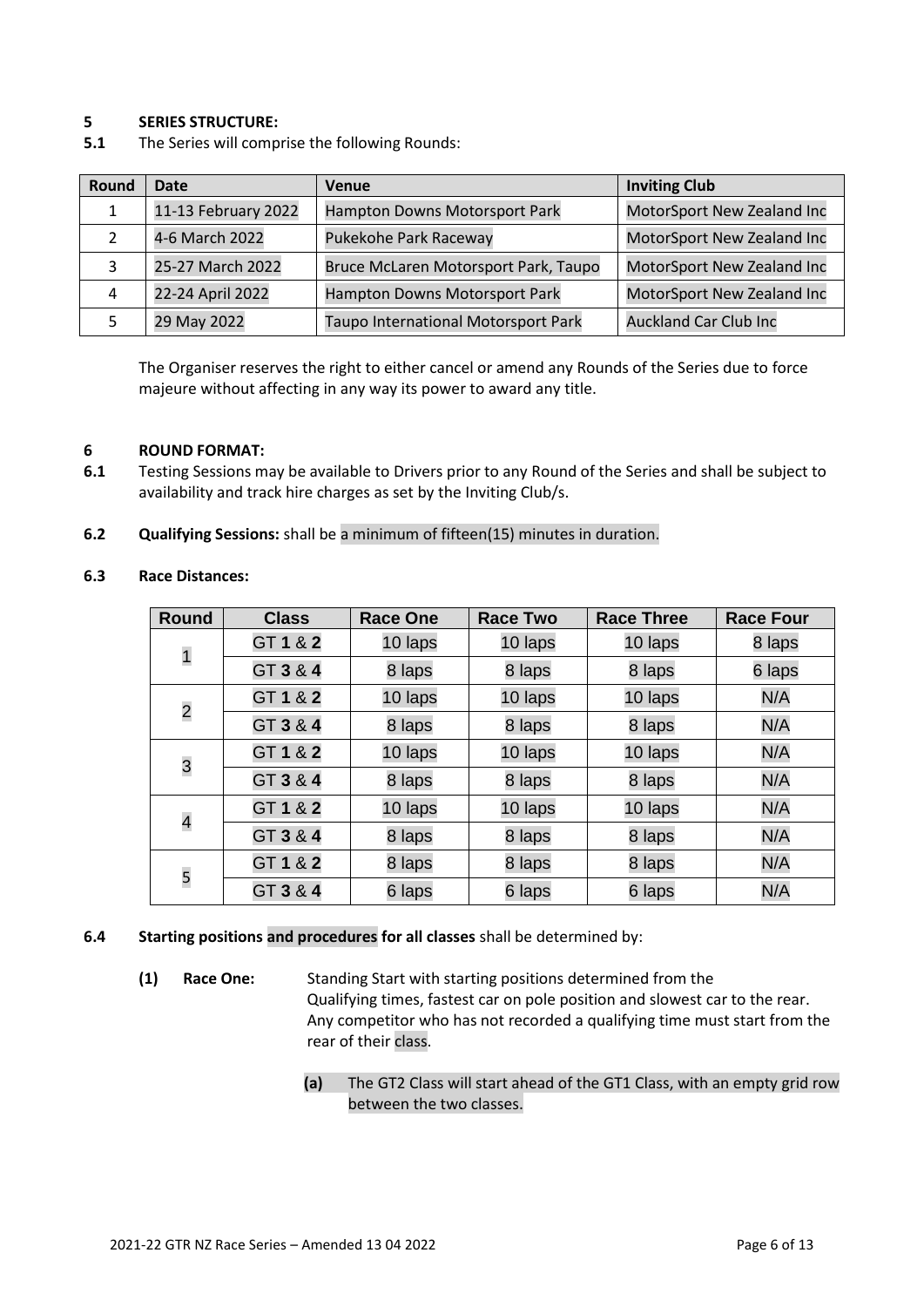|     |             | (b)<br>The Starting Signal for the GT2 class will be via the extinguishing of the<br>red lights. The Starting Signal for the GT1 class will be via flag drop,<br>thirty(30) seconds after the GT2 grid's start signal.                                    |
|-----|-------------|-----------------------------------------------------------------------------------------------------------------------------------------------------------------------------------------------------------------------------------------------------------|
| (2) | Race Two:   | Handicap Race Grid Start with starting positions determined from<br>the fastest lap time in either Qualifying and Race One in reverse order.<br>Vehicles must stay in their allocated grid box until the start signal is given.                           |
| (3) | Race Three: | Standing Start Handicap Grid with starting positions determined<br>from the fastest lap time in either Qualifying, Race One and Race Two times<br>in reverse order. Vehicles must stay in their allocated grid box until the start<br>signal is given.    |
| (4) |             | Race Four (when applicable): Standing Start Handicap Grid with starting positions determined<br>from the second fastest lap time in either Qualifying, Race One, Race Two<br>and Race Three times in reverse order. Vehicles must stay in their allocated |

**6.4.1 Handicap calculations:** The Series Handicapper shall set the reference time. The times of all other competitors are subtracted from their class minimum lap times time to create their handicap time delay.

grid box until the start signal is given.

**(1)** For any race where the grid position is determined by a competitor's fastest lap time up to that point, as recorded by the official timing of the Event, the driver may nominate a faster time. Any such nomination must be notified to the Series Coordinator at least forty-five(45) minutes prior to the race start. The nominated time(s) will only apply to the race directly following and not all subsequent races that follow. No competitor may nominate a slower time than previously achieved during that same meeting.

**Race Two:** The handicap time shall be based upon the fastest lap from Qualifying and Race One of each competitor multiplied by the race lap total minus one(1) lap.

**Race Three:** The handicap time shall be based upon the fastest lap from Qualifying and Race One and Race Two of each competitor multiplied by the race lap total.

**Race Four:** The handicap time shall be based upon the second fastest lap from Qualifying, Race One, Race Two and Race Three, of each competitor multiplied by the race lap total.

**(2)** The Series Coordinator may, for safety reasons, adjust the starting position of a competitor in either Race Two, Race Three or Race Four. Any such adjustment shall be published as soon as practicable after the previous Race, and in any case no later than thirty(30) minutes prior to the start of the next Race.

## **7 TIMEKEEPING:**

- **7.1** The Round Organiser, the Inviting Club, or the host circuit shall provide timing equipment that will be deemed to be the official timing equipment for the Round.
- **7.2** All competitors shall ensure that such timing equipment is looked-after with all due care and attention whilst in their possession and that all equipment is returned as and when requested. The Competitor is liable for all costs required to repair or replace equipment damaged or lost.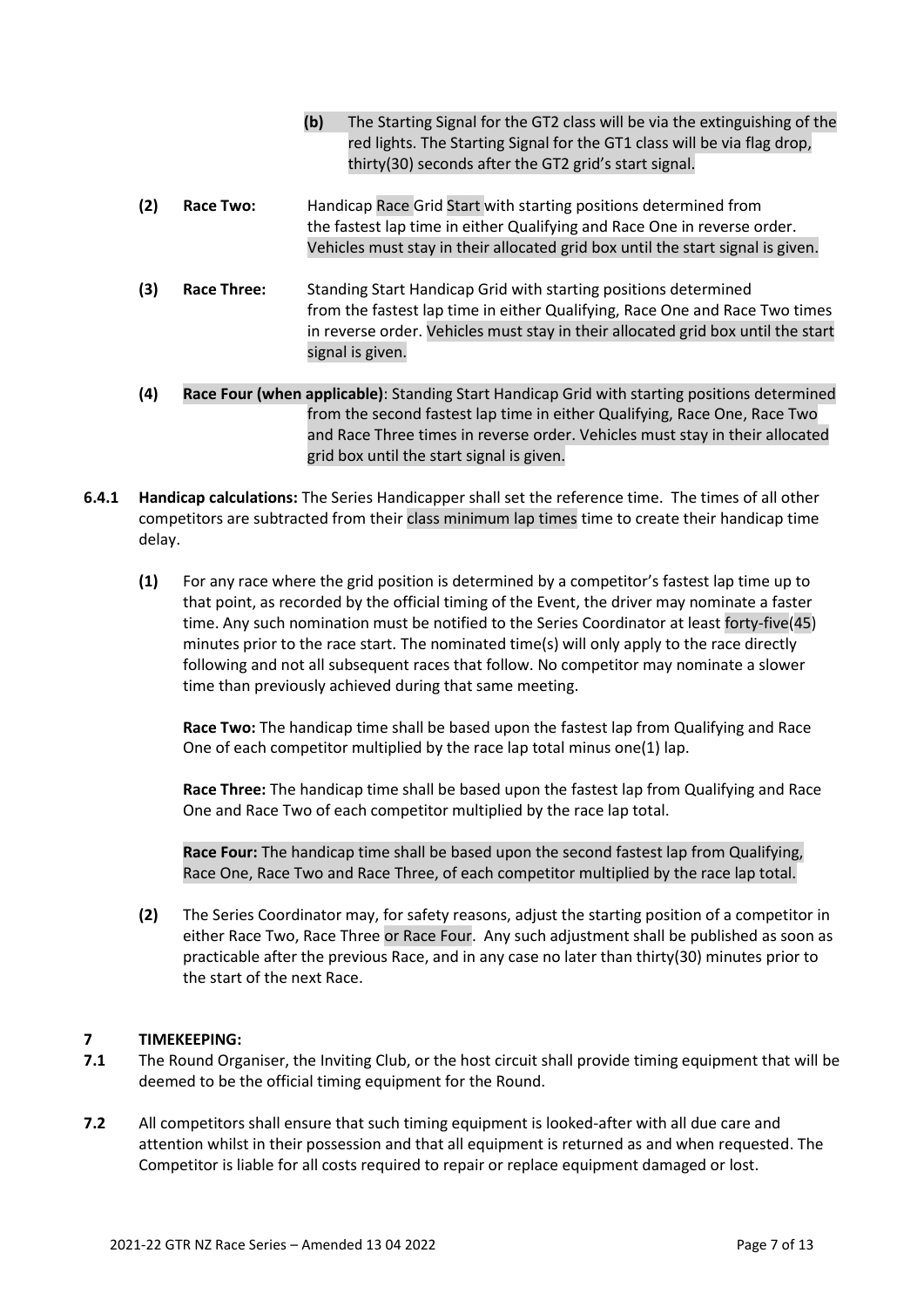## **8 PENALTIES, PROTESTS and APPEALS:**

**8.1** Penalties shall be applied in accordance with the prescribed articles of NSC Part VIII – Penalties.

## **8.2 Breakout Penalty:**

**(a) Qualifying:** If a competitor exceeds their class eligibility during qualifying, they will start Race One at the rear of their class. Any other lap times during qualifying will be disregarded. If there is more than one competitor who exceeds class eligibility, they will be placed at the rear of their class according to their relative times, with the fastest breakout qualifying time last.

If any qualifying lap time(s) is from 0.500 to 2.000 seconds over class eligibility then they shall lose fifty(50) series points for each offending lap, to a maximum of one hundred(100) series points. Over 2.000 seconds, that driver will be relegated from the class for the season.

- **(b) Racing:** If a competitor exceeds their class eligibility during racing, the following penalties will apply:
	- up to 0.499 seconds over class eligibility, forty(40) seconds added to their total race time.
	- from 0.500 to 2.000 seconds over class eligibility, they shall be disqualified from the race results plus the loss of fifty(50) series points for each offending lap to a maximum of one hundred(100) series points.
	- over 2.000 seconds, the driver will be relegated from the class for the season.
- **(c)** If a driver has exceeded class eligibility in either qualifying or Race One, then their handicap time for Races Two, Three and Four shall be set at class eligibility breakout time.
- **8.2.1 Race Two, Race Three and Race Four only:** Should a driver complete a lap faster than the time used to calculate their delay, they will receive a penalty of ten(10) seconds added to their race time for each lap they are more than a full second faster on.
- **8.2.2 Race Three (GT1 only):** Should a driver complete a lap half a second faster than the time used to calculate their delay, they will receive a penalty of ten(10) seconds added to their race time for each lap they are half a second faster on.
- **8.3** In addition to Article 8.1 and 8.2 above, the Club may impose Series points deduction penalties as listed below. These penalties shall be in addition to penalties imposed by the Clerk of the Course and / or Stewards. Series points shall be deducted up to a maximum of 50 points per Race depending on the infringement as determined by the Clerk of the Course and/or Stewards.

| Infringement     | <b>Points deduction</b> | Infringement | <b>Points deduction</b> |
|------------------|-------------------------|--------------|-------------------------|
| NSC <sub>1</sub> | 50                      | A4Z.6        | 5                       |
| NSC <sub>2</sub> | 25                      | A4Z.7        | 5                       |
| NSC <sub>3</sub> | 25                      | A4Z.8        | 2                       |
| NSC <sub>4</sub> | 10                      | A4Z.9        | $\overline{2}$          |
| NSC <sub>5</sub> | 10                      | A2A.1        | 5                       |
| NSC <sub>6</sub> | 25                      | A2A.2        | 25                      |
| A4Z.1            | 20                      | A2A.3        | 15                      |
| A4Z.2            | 15                      | A2A.4        | 25                      |
| A4Z.3            | 20                      | A2A.5        | 15                      |
| A4Z.4            | 10                      | A2A.6        | 10                      |
| A4Z.5            | 25                      | A2A.7        | 25                      |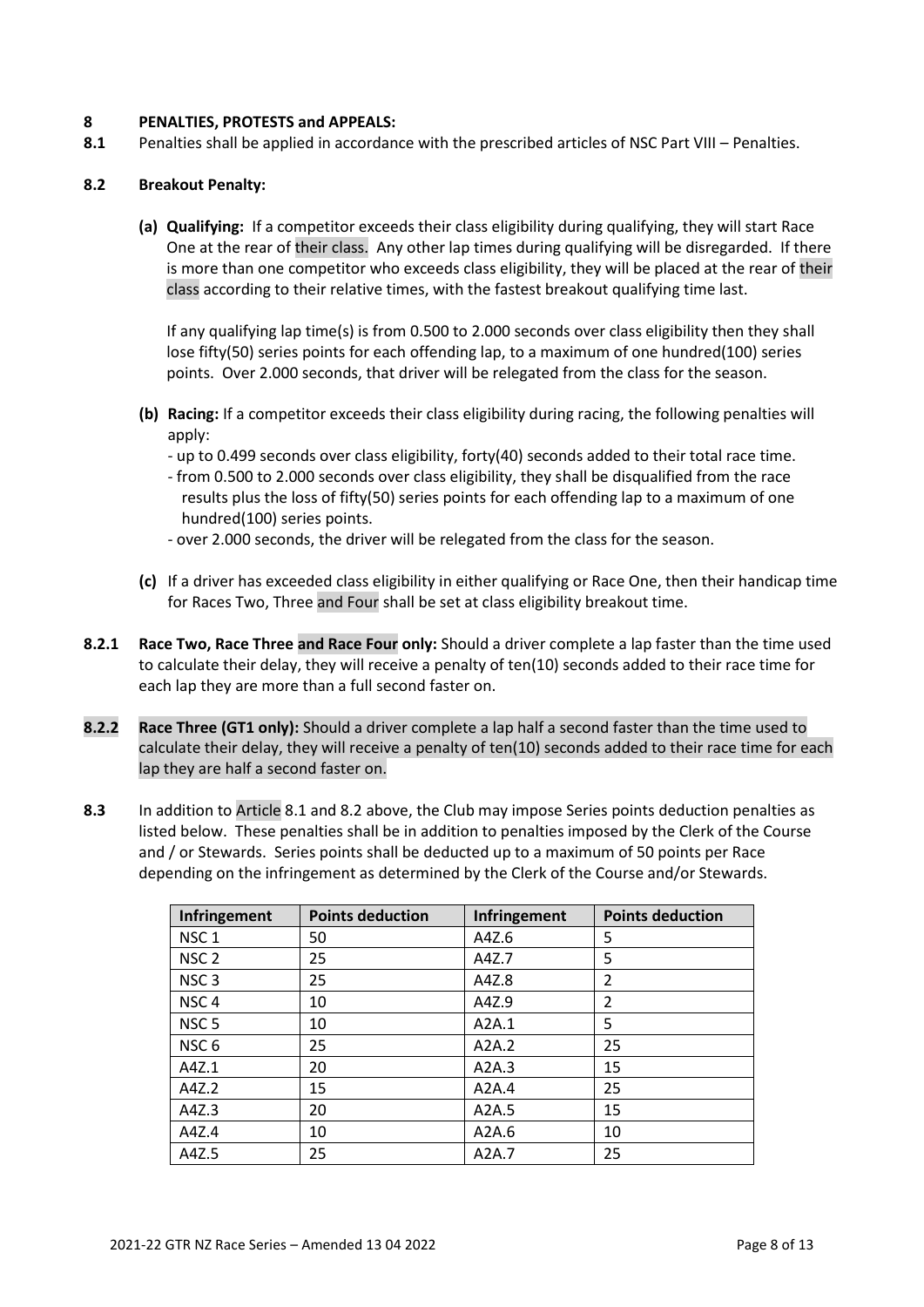- **8.4** Any protest or appeal should be lodged in accordance with the NSC and the Competitor shall advise the Series Coordinator and the Competitor Relations Officer (where appointed for the Meeting).
- **8.5** Competitors have the right to lodge a Protest/s in accordance with NSC Part IX Protests.
- **8.6** Competitors have the right to lodge an Appeal in accordance with NSC Part XI Appeals.

## **9 SERIES ENTRY:**

- **9.1** Entry into the Series should be made through the membership form on the [GTR NZ website.](https://www.gtrnz.co.nz/) By entering the Series all Competitors/Entrants agree to comply with these Articles and those of the National Sporting Code and thereby become eligible for the awards and other benefits available under these Articles. Any entry will not be deemed valid until payment is received.
- **9.1.1** The Series entry fee has been set at:
	- Club Members: Free
	- One single Round per season only: \$50.00 (incl GST)
- **9.1.2** Dual drivers may be nominated for any competing vehicle in the Series. Such nominations must be received by the Series Coordinator no later than one(1) month prior to the first Round that the vehicle is entered for. Only one(1) driver may compete in their nominated car at any one Round.
- **9.1.3** Each dual driver nominated for any competing vehicle must compete in a minimum of two(2) rounds.
- **9.2** Entry to Round One of the Series will be as outlined in the Round Supplementary Regulations. Entry to all other Rounds of the Series will be via the Speed Works entry form on the GTRNZ website or email to **gtrnz@xtra.co.nz** or post to:

GTRNZ Secretary 38A Seaview Road Whakatane 3120

**9.2.1** The entry fee for each Round (including any applicable levies) has been set at:

|  | GT1 and GT2 Classes: | \$495.00 (incl GST) |
|--|----------------------|---------------------|
|--|----------------------|---------------------|

- GT3 and GT4 Classes:  $$395.00$  (incl GST)
- **9.3** The Club will allocate competition numbers to all Competitors/Entrants of the Series. All numbers on competing vehicles shall comply with the prescriptions of Appendix Two Schedule A, Article 6.2.

## **10 CONDITION OF ENTRY:**

- **10.1** The Competitor/Entrant, by entering the Series, is deemed to be in acceptance of these Series Articles as they are presented, and shall be at all times responsible for the presentation of their competing vehicle with respect to safety requirements under Schedule A and eligibility requirements under Schedule GTR.
- **10.2** The Competitor/Entrant, by entering the Series, is deemed to be in acceptance of, and will at all times comply with, any specific requirements of the official Series Sponsor, as detailed within these articles.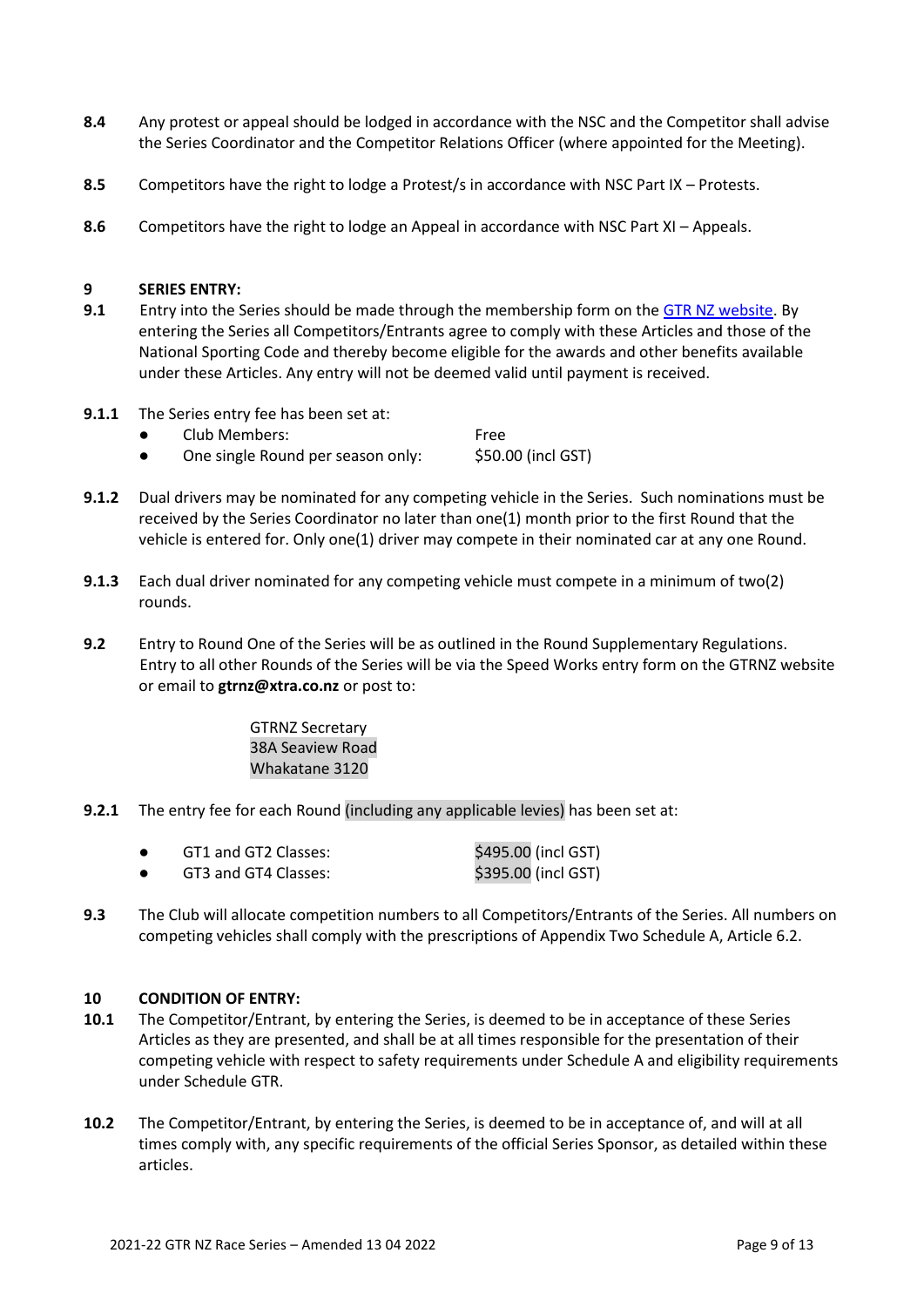**10.3** The Series Organiser reserves the right to accept or decline entries into the series as per the National Sporting Code.

## **11 POINTS:**

- **11.1 Points** will be recorded and published by the Series Points Coordinator and/or their nominated assistant/s and will be allocated to Drivers based on their overall finishing positions within each class, in each Qualifying Session and Race, at each Round of the Series.
- **11.1.2 Dual Driver points:** Series points will be aggregated, and the dual drivers will be deemed to be a single driver. Should a driver wish to enter another car partway through the series all earlier points for that driver shall be forfeited unless the committee in its discretion deems otherwise.
- **11.1.3** Drivers can only have full points awarded to them for the car that has been entered for that driver at a round.
- **11.1.4** A driver may change cars prior to any Round in the Series, however any change of car must be notified to the Series Coordinator prior to the qualifying session of that Round, where aggregate points will be retained.

If the driver changes the car at any time subsequent to the start of qualifying, no points will be awarded for any results obtained with the replacement car for that Round.

**11.2** Points will be allocated as follows for each Race at each Round to all Drivers based on overall finishing order:

| 1 <sup>st</sup>  | 75 | 11 <sup>th</sup> | 30 | $21^{st}$        | 10        |  |
|------------------|----|------------------|----|------------------|-----------|--|
| 2 <sub>nd</sub>  | 67 | 12 <sup>th</sup> | 28 | 22 <sup>nd</sup> | 9         |  |
| 3 <sup>rd</sup>  | 60 | 13 <sup>th</sup> | 26 | 23 <sup>rd</sup> | 8         |  |
| 4 <sup>th</sup>  | 54 | 14 <sup>th</sup> | 24 | 24 <sup>th</sup> | 7         |  |
| 5 <sup>th</sup>  | 49 | 15 <sup>th</sup> | 22 | 25 <sup>th</sup> | 6         |  |
| 6 <sup>th</sup>  | 45 | 16 <sup>th</sup> | 20 | 26 <sup>th</sup> | 5         |  |
| 7 <sup>th</sup>  | 42 | 17 <sup>th</sup> | 18 | 27 <sup>th</sup> | 4         |  |
| 8 <sup>th</sup>  | 39 | 18 <sup>th</sup> | 16 | 28 <sup>th</sup> | 3         |  |
| 9 <sup>th</sup>  | 36 | 19 <sup>th</sup> | 14 | 29 <sup>th</sup> | 2         |  |
| 10 <sup>th</sup> | 33 | 20 <sup>th</sup> | 12 | 30 <sup>th</sup> | 1         |  |
|                  |    |                  |    |                  | and lower |  |
|                  |    |                  |    |                  |           |  |

- **11.2.1 Qualifying:** Points shall be awarded for qualifying, in accordance with the table detailed in Article 11.2, for all competitors who have completed two(2) or more timed laps.
- **11.3 Class Points:** Separate points shall be allocated as detailed in Article 11.2 and 11.2.1 above for each class, GT1, GT2 and GT3/GT4, based on qualifying and finishing positions of the competing vehicles in that class.
- **11.3.1 GT3/GT4 and GT2 Class:** Those competitors moving class from GT4 to GT3, GT3 to GT2, or GT2 to GT1 will relinquish all points from the lower class and be allocated last place points for the class they are moving to, for each of the Races in all Rounds the competitor has completed in the previous class. Points shall not be transferred from the lower class to the higher class in any case.

## **12 AWARDS:**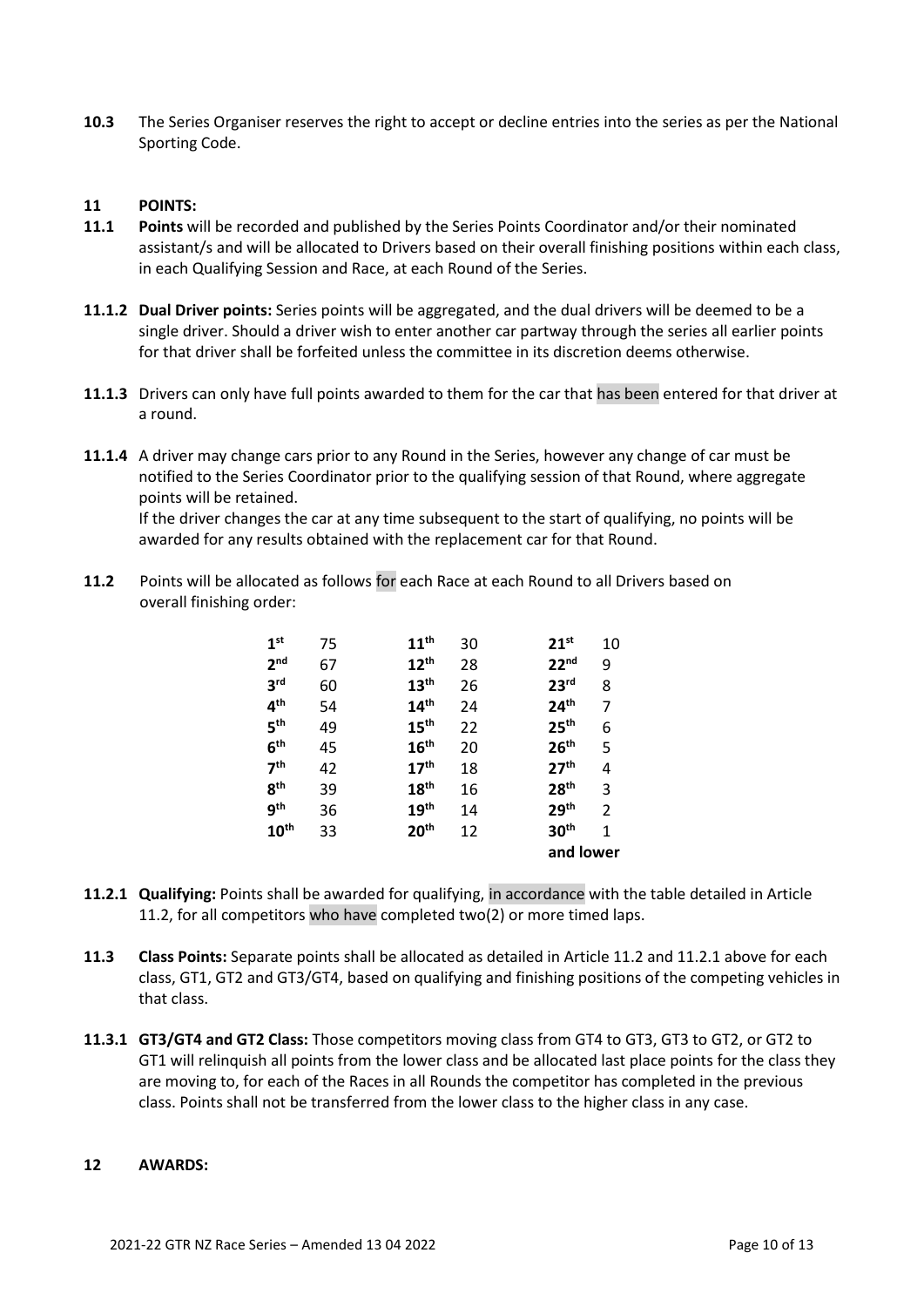- **12.1** The **OVERALL SERIES CHAMPION** shall be the driver with the highest accumulated total of all points earned across all four classes during the Series and shall be awarded the GTRNZ Challenge Cup. A maximum of six(6) points scoring Rounds will count towards the final points score.
- **12.2** The **CLASS SERIES CHAMPION** for each Class shall be the driver with the highest accumulated total of all points earned during the Series. A maximum of six(6) points scoring Rounds will count towards the final points score.
- **12.3** The following awards will be presented:
	- **(a) Series Champion:**
		- Overall Series Champion will be awarded the GTRNZ Challenge Cup
	- **(b) GT1, GT2, GT3 and GT4**
		- Overall Champion for each class
		- $\bullet$ 2<sup>nd</sup> Overall in each class
		- 3<sup>rd</sup> Overall in each class
- **12.4 Ties:** In the event that two(2) or more drivers have the highest total number of points (ie: a tie) the Champion will be determined as described in NSC Appendix Four, Schedule Z Article 15.6. A similar process will be followed to determine both Class and individual Round winners.
- **12.5** All awards shall be presented at the annual prize giving function held at the GTRNZ Annual General Meeting, held prior to 30<sup>th</sup> June each year.

## **13 PARC FERME:**

- **13.1** Upon directive from the Series Scrutineer or their appointed assistant all competing vehicles must be driven directly (and without any team personnel/crew intervention) from the track to the designated Parc Fermé, the location of which will be notified on the official notice board of the meeting.
	- **Note:** *Drivers should ensure that they and all their team personnel are familiar with the Parc Fermé regulations and limitations as detailed in the National Sporting Code Article 60.*
- **13.2** The Series Scrutineer may authorise entry of team personnel for the purposes of vehicle eligibility inspections.

## **14 TYRE TYPE, ALLOCATION AND MARKING PROCEDURES**

## **14.1 GT1 Class:**

**'Dry' tyre allocation:** Competitors may introduce a maximum of four(4) tyres for marking at each round , all tyres marked for such round shall be fitted to the vehicle for duration of that round (save for servicing).

Tyres marked at previous rounds may be fitted to the vehicle if less than the maximum allocation is newly introduced but shall not be fitted in replacement of tyres marked at the current round except for the provisions of Article 14.1.2.

**14.1.1 'Wet' tyre allocation:** There is no controlled allocation of 'wet' tyres per Round.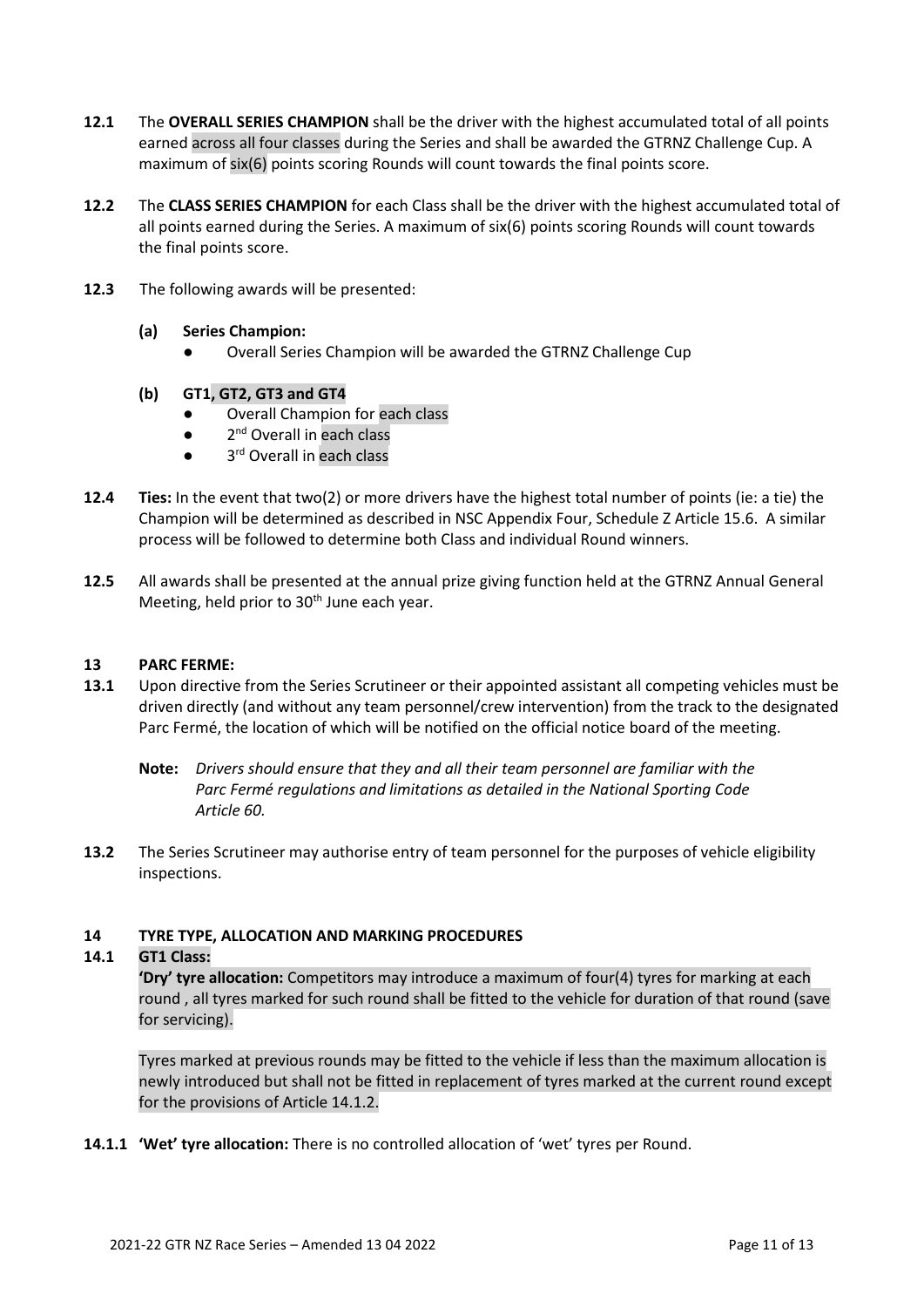- **14.1.2 Replacement Tyres:** If in the event of a tyre becoming damaged or unsafe, a Competitor may apply to the Series Scrutineer to replace that tyre with a tyre of equal wear, size and compound with no penalty. In any case, the Series Scrutineer shall be the sole arbiter and their decision shall be final.
- **14.1.3 Replacement Tyre Penalties:** Fifty(50) competition points shall be deducted for each additional tyre used, excepting those tyres replaced in compliance with Article 14.1.2 above.
- **14.1.4 Tyre marking:** Tyre marking will take place at each Round prior to qualifying, at a designated time and place as advised by the Series Scrutineer on the official notice board. The competitor shall be responsible for presenting all tyres to be marked in such a way that both sidewalls can be marked.
- **14.1.5** It is the Competitor's responsibility to ensure that tyre markings remain clearly visible. Whenever a tyre marking becomes illegible, the Competitor must advise the Series Scrutineer, who will decide upon the appropriate course of action.

## **14.2** Tyres are free for the GT2, GT3 and GT 4 class.

#### **15 DECALS:**

- **15.1** All competing vehicles shall reserve the spaces for the Series sponsors' decals at all Rounds and carry competition numbers and Driver's name in the locations and to the dimensions set out in Appendix 1 to these articles.
- **15.2** The Series Coordinator will provide competitors with all decals (except for side competition numbers) which must be displayed in the prescribed positions in accordance with Appendix 1. Any competitor who fails to properly display the decals will be prevented from entering the circuit for qualifying or racing and may be excluded from further participation in the series.
	- **Note:** *The Series Coordinator may permit variation of decal location for individual vehicles upon application.*

## **16 TELEVISION AND IN-CAR CAMERAS:**

- **16.1** Drivers/Entrants are encouraged to install an in-car camera for use during the Series and footage is to be made available to the Series Coordinator.
- **16.2** All in-car camera installations shall be subject to inspection and approval by the Series Scrutineer and/ or Chief Scrutineer of the Meeting.
- **16.3** In-car camera footage shall be made available to the Clerk of the Course and/or Steward(s) on request.

#### **17 DRIVING STANDARDS:**

- **17.1** Competitors are required to maintain high driving standards and are reminded of the provisions relating to driving standards in the National Sporting Code.
- **17.2 Driving Conduct:** Poor driving behaviour that could or does result in contact with another competitor or competitors is to be reported to the Series Coordinator or their assistant and to the Clerk of the Course.